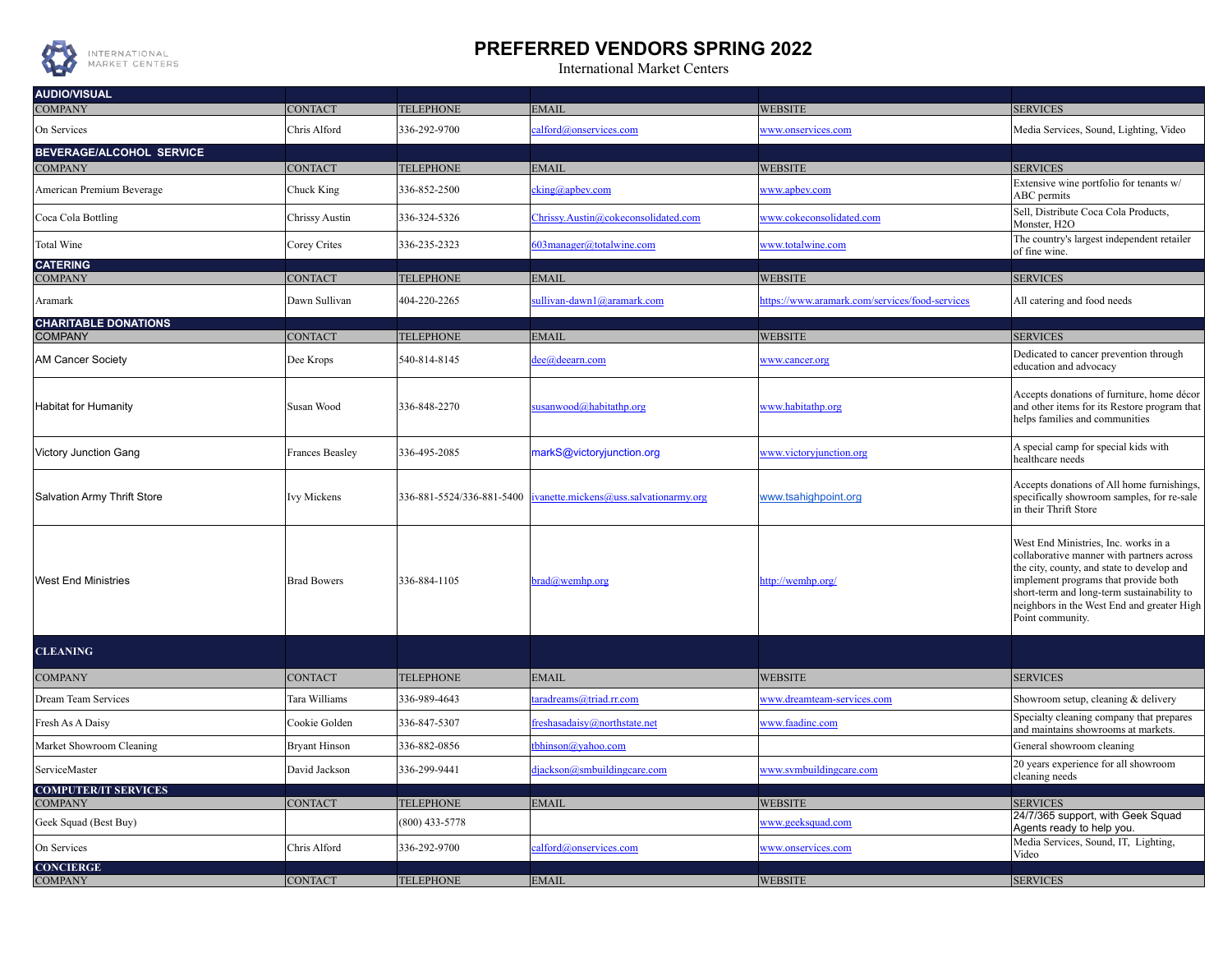| Barbour Spangle Design                          | Christi Barbour                       | 336-889-3996                     | cb@barbourspangle.com                                                          | https://barbourspangle.com/projects/retail-showroom/ | Initial concept design; Construction<br>drawings; Merchandising; brings<br>experience and innovation to every<br>project.           |
|-------------------------------------------------|---------------------------------------|----------------------------------|--------------------------------------------------------------------------------|------------------------------------------------------|-------------------------------------------------------------------------------------------------------------------------------------|
| Work-Life Solutions                             | Danielle Eakin                        | 336-253-2134                     | info@worklifesolutions.net                                                     | https://www.wlsconcierge.com                         | Helping people is our passion and our<br>mission; Virtual and personal assistant<br>options; Attention to detail.                   |
| <b>DELIVERY SERVICES</b><br><b>COMPANY</b>      | CONTACT                               | <b>TELEPHONE</b>                 | <b>EMAIL</b>                                                                   | <b>WEBSITE</b>                                       | <b>SERVICES</b>                                                                                                                     |
| W. Design Services, LLC                         | Ashlee Scarlette                      | 336-474-0019                     | sales@wdesignservicesllc.com                                                   | www.wdesignservicesllc.com                           | Pick Up, Delivery, Storage, Warehouse,<br>Whiteglove                                                                                |
| The Packaging Center                            | Lisa Woods                            | 336-885-2747                     | packagingcenter@aol.com                                                        | www.packagingcenterinc.com                           | Packaging Materials, Local Delivery,<br>Storage/Warehouse, Packaging                                                                |
| <b>DESIGNERS</b>                                |                                       |                                  |                                                                                |                                                      |                                                                                                                                     |
| <b>COMPANY</b>                                  | <b>CONTACT</b>                        | <b>TELEPHONE</b>                 | <b>EMAIL</b>                                                                   | <b>WEBSITE</b>                                       | <b>SERVICES</b>                                                                                                                     |
| B. Ragland Interiors                            | Ben Ragland                           | 704-913-3883                     | or a gland@gmail.com                                                           |                                                      | Collaborative design culture and<br>valuing needs of sales, marketing, and<br>the company's overall business<br>objectives.         |
| Barbour Spangle Design                          | Christi Barbour                       | 336-889-3996                     | cb@barbourspangle.com                                                          | https://barbourspangle.com/projects/retail-showroom/ | Initial concept design; Construction<br>drawings; Merchandising; brings<br>experience and innovation to every<br>project.           |
| Ingenue                                         | Mary Jane Johnson                     | 336-870-3800                     | ingenue55@aol.com                                                              |                                                      | Full service showroom design firm                                                                                                   |
| Jollay Design                                   | Carol Jollay                          | 336-885-3597                     | $info(a)$ jollaydesign.com                                                     | www.jollaydesign.com                                 | A full service interior design firm whose<br>goal is to exceed the expectations of our<br>clients                                   |
| <b>ELECTRICAL CONTRACTORS</b><br><b>COMPANY</b> | <b>CONTACT</b>                        | <b>TELEPHONE</b>                 | <b>EMAIL</b>                                                                   | <b>WEBSITE</b>                                       | <b>SERVICES</b>                                                                                                                     |
|                                                 | Tim Hege<br>Dwight                    |                                  |                                                                                |                                                      |                                                                                                                                     |
| Beco                                            | Jones                                 | 336-889-3477                     | hege@becoinc.com dwight@becoinc.com                                            | www.becoinc.com                                      | All electrical construction                                                                                                         |
| DW Morgan                                       | Dennis Morgan                         | 336-884-6260                     | dmorgan@northstate.net                                                         | www.dwmorganelectric.com                             | Everything electrical since 1981                                                                                                    |
| <b>BC</b> Ingram Electric                       | Brad Ingram                           | 336-442-3144                     | bcingramelectricco@yahoo.com                                                   | http://www.bcingramelectricconc.com/                 | Quality and professional electrical<br>installations                                                                                |
| <b>FLOORING</b><br><b>COMPANY</b>               | <b>CONTACT</b>                        | <b>TELEPHONE</b>                 | <b>EMAIL</b>                                                                   | <b>WEBSITE</b>                                       | <b>SERVICES</b>                                                                                                                     |
| All Star Chem Dry                               | Rich Reid                             | 336-299-2844                     | rich@triadcarpetcare.biz                                                       | http://www.triadcarpetcare.com/                      | All Star Chem Dry uses a green certified<br>solution and the power of carbonation to<br>deliver a deeper, healthier carpet cleaning |
| Decorative Concrete Resurfacing, Inc.           | Demus Jordan                          | 336-884-0345                     | demus@dcr-corp.com                                                             | www.dcr-corp.com                                     | Commercial & industrial concrete surface<br>needs                                                                                   |
| <b>FLORISTS/PLANT CARE</b><br><b>COMPANY</b>    | <b>CONTACT</b>                        |                                  |                                                                                | <b>WEBSITE</b>                                       |                                                                                                                                     |
| Just Priceless                                  | Nancy Averet                          | <b>TELEPHONE</b><br>336-883-6249 | <b>EMAIL</b><br>sami@justpriceless.net                                         | www.justpriceless.net                                | <b>SERVICES</b><br>Plants and fresh flowers                                                                                         |
|                                                 |                                       |                                  |                                                                                |                                                      |                                                                                                                                     |
| Nelson's Greenhouse                             | <b>Ronald Nelson</b>                  | 336-454-4427                     |                                                                                |                                                      | Flowers, plants, plant rentals                                                                                                      |
| <b>Grassy Knoll</b>                             | John Paulin                           | 336-887-1000                     | john@alanferguson.com                                                          | www.alanfergusonassoc.com                            | Cut flowers, floral design, event décor                                                                                             |
| <b>FURNITURE REPAIR</b>                         |                                       |                                  |                                                                                |                                                      |                                                                                                                                     |
| <b>COMPANY</b><br>Furniture Outfixers           | <b>CONTACT</b><br><b>Rhett Duncan</b> | <b>TELEPHONE</b><br>336-953-1330 | <b>EMAIL</b><br>furnitureoutfixers@gmail.com                                   | <b>WEBSITE</b>                                       | <b>SERVICES</b><br>Case Goods Repair                                                                                                |
|                                                 |                                       |                                  |                                                                                |                                                      |                                                                                                                                     |
| <b>Ynot Furniture</b>                           | Tony Cromer                           | 336-880-1440                     | ynotfurniture@yahoo.com                                                        |                                                      | Upholstery Repair                                                                                                                   |
| <b>GENERAL CONTRACTORS</b><br><b>COMPANY</b>    | <b>CONTACT</b>                        | <b>TELEPHONE</b>                 | <b>EMAIL</b>                                                                   | <b>WEBSITE</b>                                       | <b>SERVICES</b>                                                                                                                     |
| Holbrook & Associates                           | George Holbrook                       | 336-887-2986                     | gholbrook@triad.rr.com                                                         | www.holbrookandassoc.com                             | General Contractor                                                                                                                  |
|                                                 |                                       |                                  |                                                                                |                                                      |                                                                                                                                     |
| Lomax Brothers                                  | Kelly Lomax                           | 336-859-3771                     | klomax@lexcominc.net                                                           |                                                      | General Contractor                                                                                                                  |
| <b>RPM Partners</b>                             | <b>Andrew Wells</b>                   | 336-996-2000                     | andrew.wells@rpmpartnersinc.com<br>mark.silver@suburbanconstructioncompany.com | https://www.rpmpartnersinc.com/                      | General Contractor                                                                                                                  |
| Suburban Construction                           | Mark Silver                           | 336-841-3994                     |                                                                                | www.suburbanconstructioncompany.com                  | General Contractor                                                                                                                  |
| Varner Company                                  | <b>Anthony Varner</b>                 | 336-476-8021                     | jwiley@varner-co.com                                                           |                                                      | General Contractor                                                                                                                  |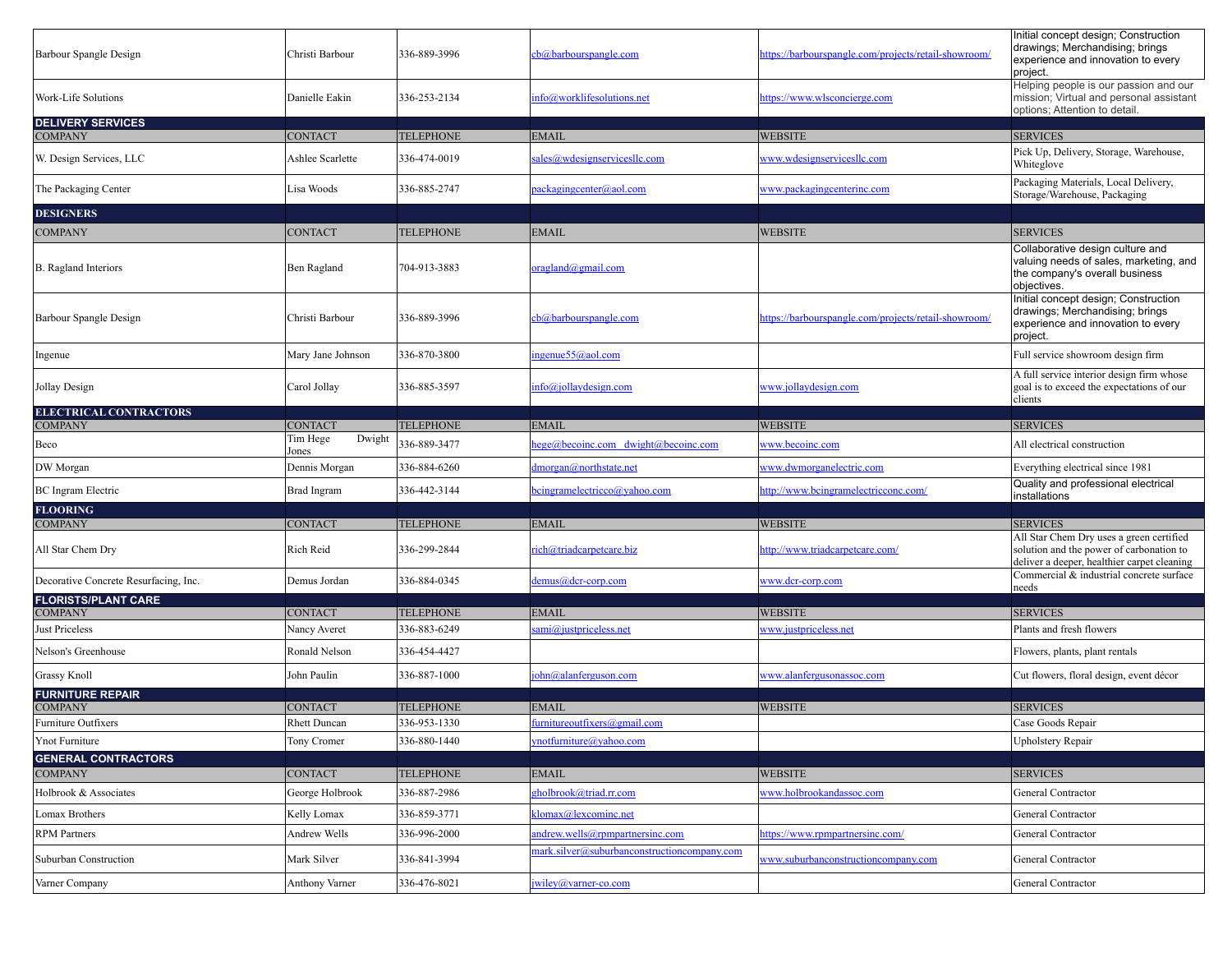| Williard-Stewart, Inc.                          | Jim Stewart<br>Cliff<br>Simmons        | 336-882-2500                 | jstewart@northstate.net_csimmons@northstate.net |                                | General Contractor                                                                               |
|-------------------------------------------------|----------------------------------------|------------------------------|-------------------------------------------------|--------------------------------|--------------------------------------------------------------------------------------------------|
| <b>HOUSING</b><br><b>COMPANY</b>                | <b>CONTACT</b>                         | <b>TELEPHONE</b>             | <b>EMAIL</b>                                    | <b>WEBSITE</b>                 | <b>SERVICES</b>                                                                                  |
| Patti Holtzman Market Rentals                   | Patti Holtzman                         | 336-454-5892                 | patti@marketrentals.com                         | www.marketrentals.com          | Matching renters and homeowners for the<br>market since 1985.                                    |
| <b>Travel Quest</b>                             |                                        | 336-434-3867                 | info@travelquestinc.com                         | http://www.travelquestinc.com/ | Travel Quest would like to help you plan<br>your next visit to the High Point Market.            |
| <b>INTERNET</b><br><b>COMPANY</b>               | <b>CONTACT</b>                         | <b>TELEPHONE</b>             | EMAIL                                           | <b>WEBSITE</b>                 | <b>SERVICES</b>                                                                                  |
| North State                                     | <b>Todd Messner</b><br>Billing, Repair | 336-821-4696<br>336-886-3600 | todd.messner@nscom.com                          | www.northstate.net             | DSL, Internet, Phone, Wireless                                                                   |
| <b>Triad Networking Systems</b>                 | Pedja Karamehic                        | 336-338-3119                 | pedja@triadnetworksystems.com                   | www.triadnetworksystems.com    | IT emergencies, WiFi Assessment,<br>Cabling, Network Maintenance, Cloud<br>Services, Data Backup |
| <b>LEAD RETRIEVAL/SCANNER</b><br><b>COMPANY</b> | <b>CONTACT</b>                         | <b>TELEPHONE</b>             | <b>EMAIL</b>                                    | <b>WEBSITE</b>                 | <b>SERVICES</b>                                                                                  |
| Showcare Event Solutions                        |                                        | 866-267-2107                 | leads@showcare.com                              | www.showlead.com/orders/       | Scanning solutions for showrooms.                                                                |
| <b>LIGHTING VENDORS</b>                         |                                        |                              |                                                 |                                |                                                                                                  |
| <b>COMPANY</b>                                  | <b>CONTACT</b>                         | <b>TELEPHONE</b>             | EMAIL                                           | <b>WEBSITE</b>                 | <b>SERVICES</b>                                                                                  |
| <b>CED</b> Lighting                             | Wes Harris                             | 336-378-0044                 |                                                 | www.ced.com                    | All lamp bulb types in stock, delivery<br>available to showrooms.                                |
| Pointer Electric                                | Mike Peace                             | 336-885-2109                 | tracy.brown@cityelectricsupply.com              |                                | Electrical distributor, light bulb delivery to<br>showrooms.                                     |
| <b>LOCKSMITH</b><br><b>COMPANY</b>              | <b>CONTACT</b>                         | <b>TELEPHONE</b>             | <b>EMAIL</b>                                    | <b>WEBSITE</b>                 | <b>SERVICES</b>                                                                                  |
| Archdale-Thomasville Locksmiths                 | Bobby Hammond                          | 336-476-3881                 | atl@triadlocksmiths.com                         | www.triadlocksmiths.com        | Quality, value added products, professional<br>installation, and unmatched service               |
| <b>PACKING MATERIALS</b>                        |                                        |                              |                                                 |                                |                                                                                                  |
| <b>COMPANY</b>                                  | <b>CONTACT</b>                         | <b>TELEPHONE</b>             | EMAIL                                           | <b>WEBSITE</b>                 | <b>SERVICES</b><br>The worlds largest home improvement                                           |
| Home Depot                                      | Derrick Barrier                        | 336-883-0500                 |                                                 | www.homedepot.com              | specialty retailer                                                                               |
| Lowes                                           |                                        | 336-889-8600                 |                                                 | <u>www.lowes.com</u>           | For more than 60 years, Lowes has been<br>improving home improvement                             |
| The Packaging Center                            | Lisa Woods                             | 336-885-2747                 | packagingcenter@aol.com                         | www.packagingcenterinc.com     | Local delivery, packaging & packaging<br>materials, storage, warehouse                           |
| <b>PAINTING</b><br><b>COMPANY</b>               | <b>CONTACT</b>                         | <b>TELEPHONE</b>             | EMAIL                                           | <b>WEBSITE</b>                 | <b>SERVICES</b>                                                                                  |
| Chris Schultheiss                               | Chris Schultheiss                      | 336-689-1856                 | jcschultheiss@gmail.com                         |                                | Basic showroom paint and speedy service,<br>reasonably priced since 2004                         |
| <b>DSPW</b>                                     | Dwane Swaim                            | 336-883-2826                 | dspw@northstate.net                             | www.dwaneswaimpaint.com        | 30 years of showroom painting experience,<br>wallpaper, worry free professionalism               |
| Mike Hughes                                     | Mike Hughes                            | 336-689-1657                 | daisyandnova@yahoo.com                          |                                | All painting & sheet rock repair needs                                                           |
| Resilient Services, Inc.                        | Pablo Bautista                         | 336-912-4050                 | pabnc15@gmail.com                               |                                | All painting needs                                                                               |
| S.P. Visuals                                    | Phear Peov                             | 336-587-3002                 | phearpeov16@icloud.com                          |                                | Painting                                                                                         |
| PHOTOGRAPHERS<br>COMPANY                        | <b>CONTACT</b>                         | <b>TELEPHONE</b>             | <b>EMAIL</b>                                    | <b>WEBSITE</b>                 | <b>SERVICES</b>                                                                                  |
| <b>Albion Associates</b>                        | Dave Dickerson                         | 336-883-8028                 | ddickerson@albionassociates.net                 | www.albioncreative.com         | Photography, video, CGI, printing, digital<br>imaging, interactive photography                   |
| <b>Elements Studio</b>                          | Anna Jolly                             | 336-885-0722                 | studio@elements-studio.net                      | www.elements-studio.net/       | Photography; Video; Virtual Showroom<br>Tours; Podcasts                                          |
| Kreber Graphics                                 | Jack Kreber                            | 336-861-2700                 | jack.kreber@kreber.com                          | www.kreber.com                 | An omni-channel marketing agency with<br>vast studio resources                                   |
| THS Creative                                    | John Morris                            | 336-855-8220                 | jmorris@thscreative.com                         | www.thscreative.com            | A creative and strategic marketing<br>solotions partner with extensive studio<br>capabilities.   |
| <b>PLUMBER</b>                                  |                                        |                              |                                                 |                                |                                                                                                  |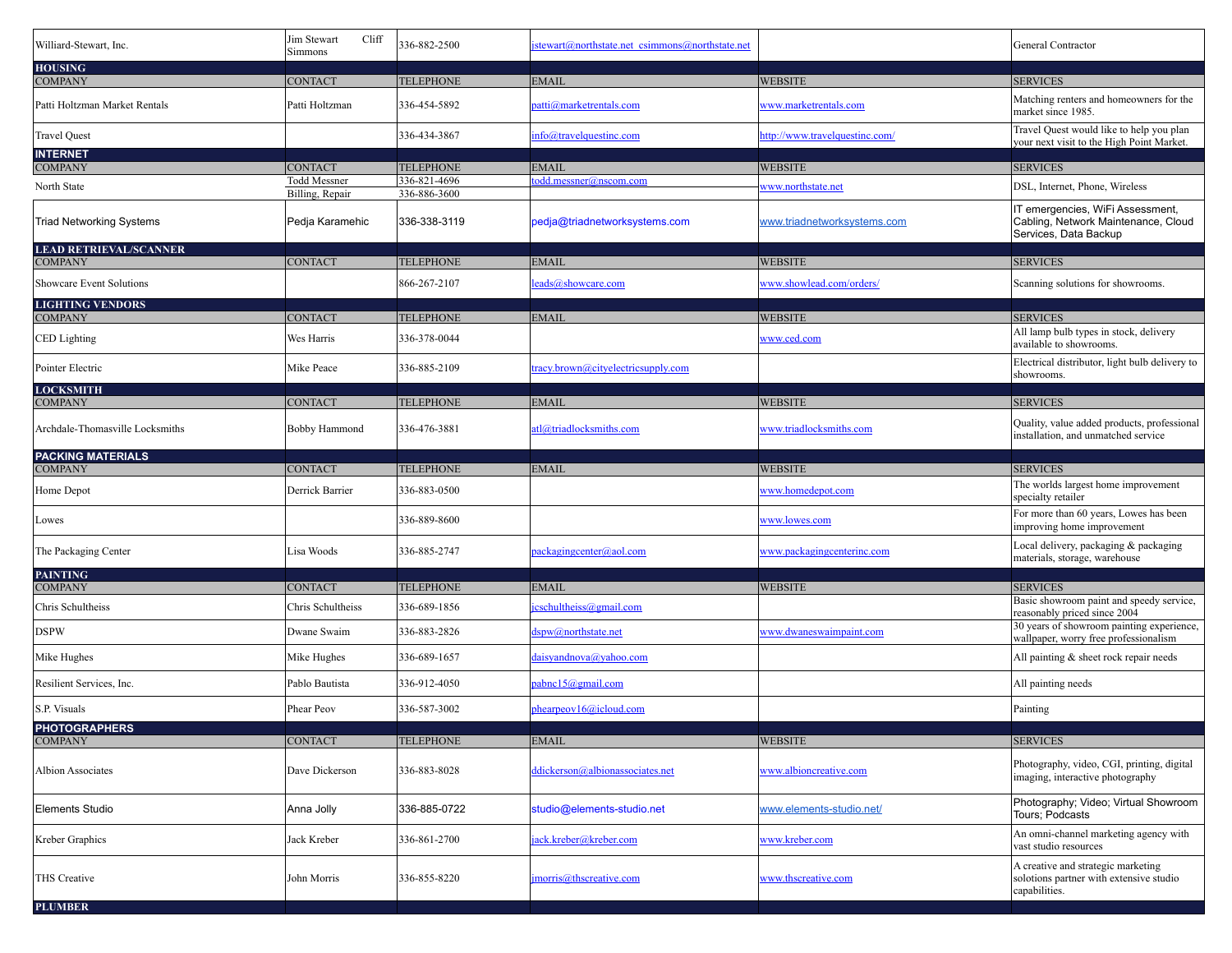| <b>COMPANY</b>                                 | <b>CONTACT</b>                    | <b>TELEPHONE</b>                 | <b>EMAIL</b>                                        | <b>WEBSITE</b>                            | <b>SERVICES</b>                                                                                                                                                               |
|------------------------------------------------|-----------------------------------|----------------------------------|-----------------------------------------------------|-------------------------------------------|-------------------------------------------------------------------------------------------------------------------------------------------------------------------------------|
| Coretech Plumbing Service, Inc.                | Tyler Prohaska                    | 336-549-1906                     | $\c{correctechplumbing}$ @gmail.com                 | www.coretechplumbingservice.com           | Plumbing Service, Commercial up Fits,<br>General Commercial and Industrial<br>plumbing service, natural and LP gas<br>service and installation, and light private<br>utility. |
| PRINTING / CREATIVE DESIGN                     |                                   |                                  |                                                     |                                           |                                                                                                                                                                               |
| <b>COMPANY</b><br>The Angstrom Group           | CONTACT<br>David Angstrom         | <b>TELEPHONE</b><br>303-408-9927 | EMAIL<br>DAngstrom@angstromcreative.com             | <b>WEBSITE</b><br>theangstromgroup.com    | <b>SERVICES</b><br>PRINT: Catalogs, Brochures, etc. and<br>Mailing<br>CREATIVE: Design, Photography,<br>Video and Digital Development                                         |
| PROMOTIONAL ITEMS                              |                                   |                                  |                                                     |                                           |                                                                                                                                                                               |
| <b>COMPANY</b>                                 | <b>CONTACT</b>                    | <b>TELEPHONE</b>                 | <b>EMAIL</b>                                        | <b>WEBSITE</b>                            | <b>SERVICES</b><br>Business promotional items including                                                                                                                       |
| Genuity Concepts, Inc.                         | Ashley Watkins                    | 336-379-1850                     | ashley@genuityconcepts.com                          | www.genuitysignaturecollection.com        | promotional logo items, brands, or event<br>names                                                                                                                             |
| KDI Group                                      | Kathryn Michaud                   | 336-292-3235                     | Kathryn@mykdigroup.com                              | http://www.mykdigroup.com/                | Business promotional items including<br>promotional logo items, brands, or event<br>names                                                                                     |
| <b>RENTAL EQUIPMENT</b>                        |                                   |                                  |                                                     |                                           |                                                                                                                                                                               |
| <b>COMPANY</b><br><b>AFR Event Furnishings</b> | <b>CONTACT</b><br>Aundrea Hopkins | <b>TELEPHONE</b><br>980-201-6197 | <b>EMAIL</b><br>ahopkins@rentfurniture.com          | <b>WEBSITE</b><br>www.afrevents.com       | <b>SERVICES</b><br>Made its mark in the event industry by<br>providing unique, upscale furniture and<br>accessories to the social and event<br>professional                   |
| Party Reflections                              | Erin Baker                        | 336.852.6085                     | ebaker@partyreflections.com                         | https://partyreflections.com/greensboro   | Rental source, supplies furniture, party<br>equipment, tents, tables, chairs.                                                                                                 |
| Poythress Tents (formally Bounces To Go)       | David Poythress                   | 336-447-9858                     | poythresstents@gmail.com                            | poythresstents.com                        | Rental source, supplies furniture, party<br>equipment, tents, tables, chairs and stage<br>flooring.                                                                           |
| SAMPLES/PRODUCT BUYERS/LIQUIDATORS             |                                   |                                  |                                                     |                                           |                                                                                                                                                                               |
| <b>COMPANY</b><br>Colfax Furniture             | <b>CONTACT</b><br>Gail Jeffries   | <b>TELEPHONE</b>                 | <b>EMAIL</b>                                        | <b>WEBSITE</b><br>www.colfaxfurniture.com | <b>SERVICES</b>                                                                                                                                                               |
| Kirad's Furniture                              |                                   | 336-478-0297<br>919-260-4900     | gailjeffries@yahoo.com<br>kiradsfurniture@gmail.com | www.kiradsfurniture.com                   | Market showroom buyer<br>Market showroom liquidator, buys market                                                                                                              |
| The Pastor's Attic                             | Manny Kirad<br>Tanny Wright       | 336-509-6551                     | tannywarehouse@yahoo.com                            |                                           | samples and floor models.<br>Showroom liquidator                                                                                                                              |
| <b>SECURITY</b>                                |                                   |                                  |                                                     |                                           |                                                                                                                                                                               |
| <b>COMPANY</b>                                 | <b>CONTACT</b>                    | <b>TELEPHONE</b>                 | <b>EMAIL</b>                                        | <b>WEBSITE</b>                            | <b>SERVICES</b>                                                                                                                                                               |
| Marksman Security                              | Tony Galindo                      | 336-888-3719                     | HPsecuritycoord@imcenters.com                       | www.marksmansecurity.com                  | All your security needs                                                                                                                                                       |
| <b>SIGNAGE</b>                                 |                                   |                                  |                                                     |                                           |                                                                                                                                                                               |
| <b>COMPANY</b>                                 | <b>CONTACT</b>                    | <b>TELEPHONE</b>                 | <b>EMAIL</b>                                        | <b>WEBSITE</b>                            | <b>SERVICES</b>                                                                                                                                                               |
| Clark Sign                                     | Maria Boulton                     | 336-431-4944                     | maria@clarksigncorp.com                             | www.clarksigncorp.com                     | Graphics                                                                                                                                                                      |
| Fast Signs                                     | Angela Riddle                     | 336-887-2923                     | 250@fastsigns.com                                   | www.fastsigns.com/250                     | Decals, posters, displays, wallgraphics,<br>installations                                                                                                                     |
| <b>Mindy Designs</b>                           | Mindy Gera                        | 336-880-0299                     | mindy@mindydesigns.com                              | www.mindydesigns.com                      | Custom signs, dimensional custom letters,<br>installation, graphic design.                                                                                                    |
| <b>STAFFING</b>                                |                                   |                                  |                                                     |                                           |                                                                                                                                                                               |
| <b>COMPANY</b>                                 | <b>CONTACT</b>                    | <b>TELEPHONE</b>                 | <b>EMAIL</b>                                        | WEBSITE                                   | <b>SERVICES</b>                                                                                                                                                               |
| Procision Hire                                 | Danielle Wall                     | 336-339-3650                     | danielle@procisionhire.com                          | www.procisionhire.com                     | Temporary staffing                                                                                                                                                            |
| WorkForce Unlimited                            | Crystal Anderson                  | 336-882-0084                     | ciohnson@wfunlimited.com                            | https://wfunlimited.com/                  | Temporary staffing                                                                                                                                                            |
| STORAGE/TRANSPORTATION/SET-UP/TEAR DOWN        |                                   |                                  |                                                     |                                           |                                                                                                                                                                               |
| <b>COMPANY</b>                                 | <b>CONTACT</b>                    | <b>TELEPHONE</b>                 | <b>EMAIL</b>                                        | <b>WEBSITE</b>                            | <b>SERVICES</b>                                                                                                                                                               |
| Ampac forwarding                               | <b>Ashley Parsons</b>             | 336-889-6617                     | aparsons@ampacforwarding.com                        | www.ampacforwarding.com                   | Warehousing, packaging, US distribution,<br>domestic & international logistics                                                                                                |
| Camco Transportation                           | David Campbell                    | 336-255-0786                     | camcotrans@aol.com                                  | http://www.camcotransportation.com/       | Let us know how we can help you with<br>your transportation or warehousing needs.                                                                                             |